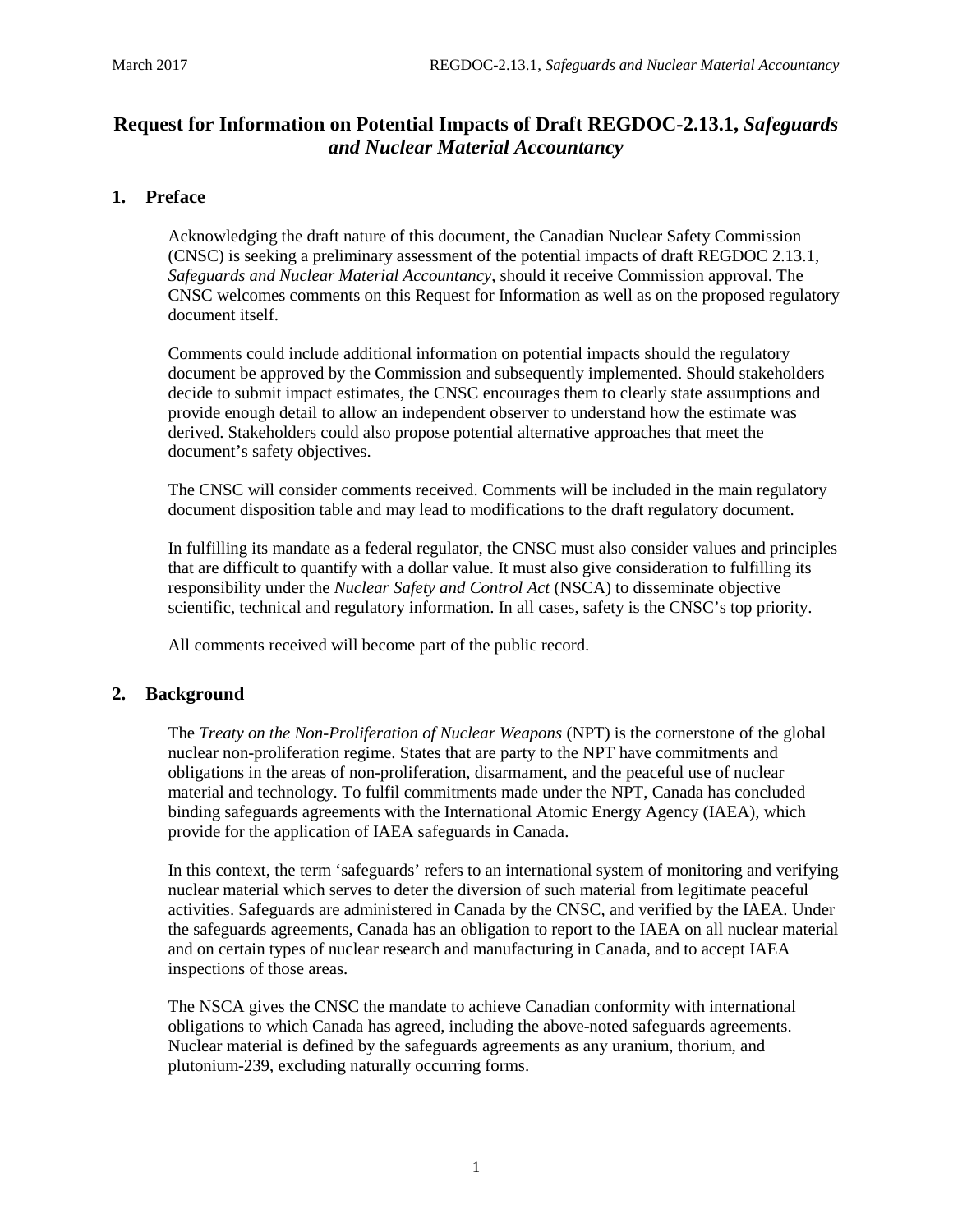## **3. Objectives**

This regulatory document sets out graded requirements and guidance for safeguards programs for applicants and licensees who possess nuclear material, carry out specified types of nuclear fuelcycle related research and development work, or carry out specified types of nuclear-related manufacturing. It may also serve as guidance for non-licensees who are impacted by the safeguards agreements.

REGDOC-2.13.1 aims to establish a common understanding of the information, access and support licensees are to provide to the CNSC and the IAEA to facilitate Canadian compliance with the safeguards agreements, and with licensee obligations established in the *General Nuclear Safety and Control Regulations*.

This regulatory document consolidates all safeguards-related requirements into one reference document, for clarity and easy reference. If approved, the document will provide applicants and licensees with a single point of reference for safeguards requirements and guidance.

### **4. Regulatory approach**

This regulatory document brings together existing requirements and guidance identified in RD-336, *Accounting and Reporting of Nuclear Material*, and GD-336, *Guidance for Accounting and Reporting of Nuclear Material* and codifies other existing safeguards requirements.

For the most part, licensees already meet the requirements contained in draft REGDOC-2.13.1. The following additional requirements are specified in this regulatory document:

- reporting to licensees' own security staff in specified instances (sections 5, 7.4)
- provision for the maintenance and calibration of instruments used for the measurement of safeguarded materials (section 7.1)
- measures to prevent the compromise of systems used to generate, store and transmit safeguards-relevant information (section 8.1.1)
- use of the CNSC's Nuclear Materials Accountancy Reporting (NMAR) e-business system to submit nuclear material accountancy reports (section 8.1.1)
- annual provision of an operational program and information required by the Additional Protocol (sections 8.3, 8.4)
- *Note*: letters requesting this information will no longer be sent by the CNSC.
- the definition of retention periods for safeguards-related records (Section 9)
- reinstatement of the requirement to submit the Group 1A List of Inventory Items by the seventh business day after a physical inventory taking (appendix D, table D1)
- the inclusion of a report revision number and revision date to nuclear material accountancy reports (appendix D, table D2)

The graded approach documented in REGDOC-2.13.1 may reduce some administrative burden, depending upon the type and quantity of nuclear material in possession of a licensee, and based on the type of nuclear fuel-cycle-related research and development work or type of nuclearrelated manufacturing carried out by a licensee.

REGDOC-2.13.1 is intended to form part of the licensing basis for a regulated facility or activity within the scope of the document. It is intended for inclusion in licences as either part of the